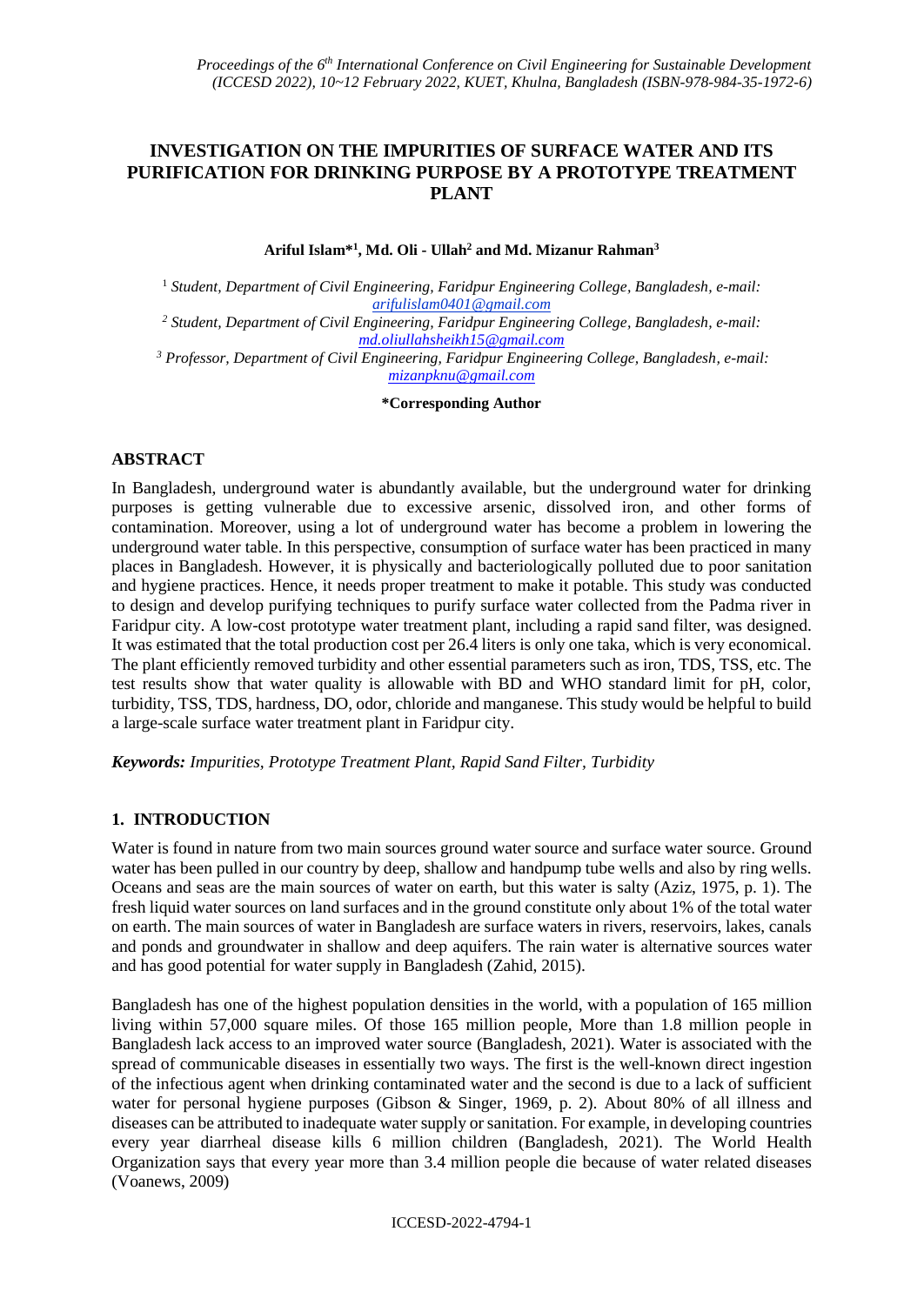There are 123 upazilas including 11 million affected people in whole or in part by a seasonal low water table. Moreover, extensive extraction of ground water enhances the risk of stability of underground strata. It is estimated that over 70 percent of tube wells in Bangladesh have iron concentration in excess of the 1 mg/L set by WHO as the maximum desirable level. Consuming excessive iron may create fatigue, weight loss, joint pain and eventually may affect liver, heart and lead to pancreatic damage and diabetes (Rebecca, 2012). Groundwater in Bangladesh contains a higher concentration of arsenic than surface water sources and the groundwater contains both forms of inorganic arsenic (AsIII and AsV), and AsIII is the predominant species. In 2003, a nationwide blanket survey was conducted by Bangladesh Arsenic Mitigation Water Supply Project (BAMWSP), covering 57,482 villages located in 271 upazilas, where it was reported that out of 4.95 million tube-wells for arsenic contamination, 1.44 million tubewells were contaminated. Arsenic is toxic substance to human health and toxicity depends on the amount of arsenic intake, which is classified into acute, sub-acute and chronic toxicity respectively. It is a silent killer (Ahmed et al., 2018).

However, ground water is not very scare to the rural people but they cannot use it always due to above mentioned problems. It is important to ensure the use of surface water instead of underground water to avert the impending risk as the underground water level is lowering at an alarming rate. The present source of water supply for Faridpur municipality is completely depends on groundwater. The groundwater of Faridpur municipality contains excessive dissolved iron. There are two iron removal plants having capacity of 200 m3/day. This treatment plant can produce 8,800 m3/day treated water for 6,760 residential connections and 308 commercial connections which is not sufficient to meet the present water demand. The piped water supply system can cover 40% of the total population, and 60% depends on shallow hand tube-wells and other own sources. As the groundwater quality of the area has deteriorated overtime, the municipality needs to explore utilization of surface water sources. Water from the Padma River may be a good source of surface water available for Faridpur municipality (Asian Development Bank, 2017).

#### **Objectives of the Study**

The specific objectives to conduct the research are as follows:

- To find out the impurities in surface water collected from Padma River.
- To build a prototype surface water treatment plant.
- To determine the effectiveness of prototype surface water treatment plant.
- To Supply safe drinking water at reasonable cost.

#### **2. METHODOLOGY**

A detailed literature survey on the relevant subject was carried out to understand better and represent the problem. The research framework involves the statement of the research's problems, creating an acceptable hypothesis, data collection, analysis of data, interpretation of the results, recommendations, etc. The study was carried out in several stages. In this study, descriptive and inferential methods were used. The type of data required will largely determine the most appropriate method to be used. This study was conducted step-by-step some major conceptual processes are shown in Figure 1.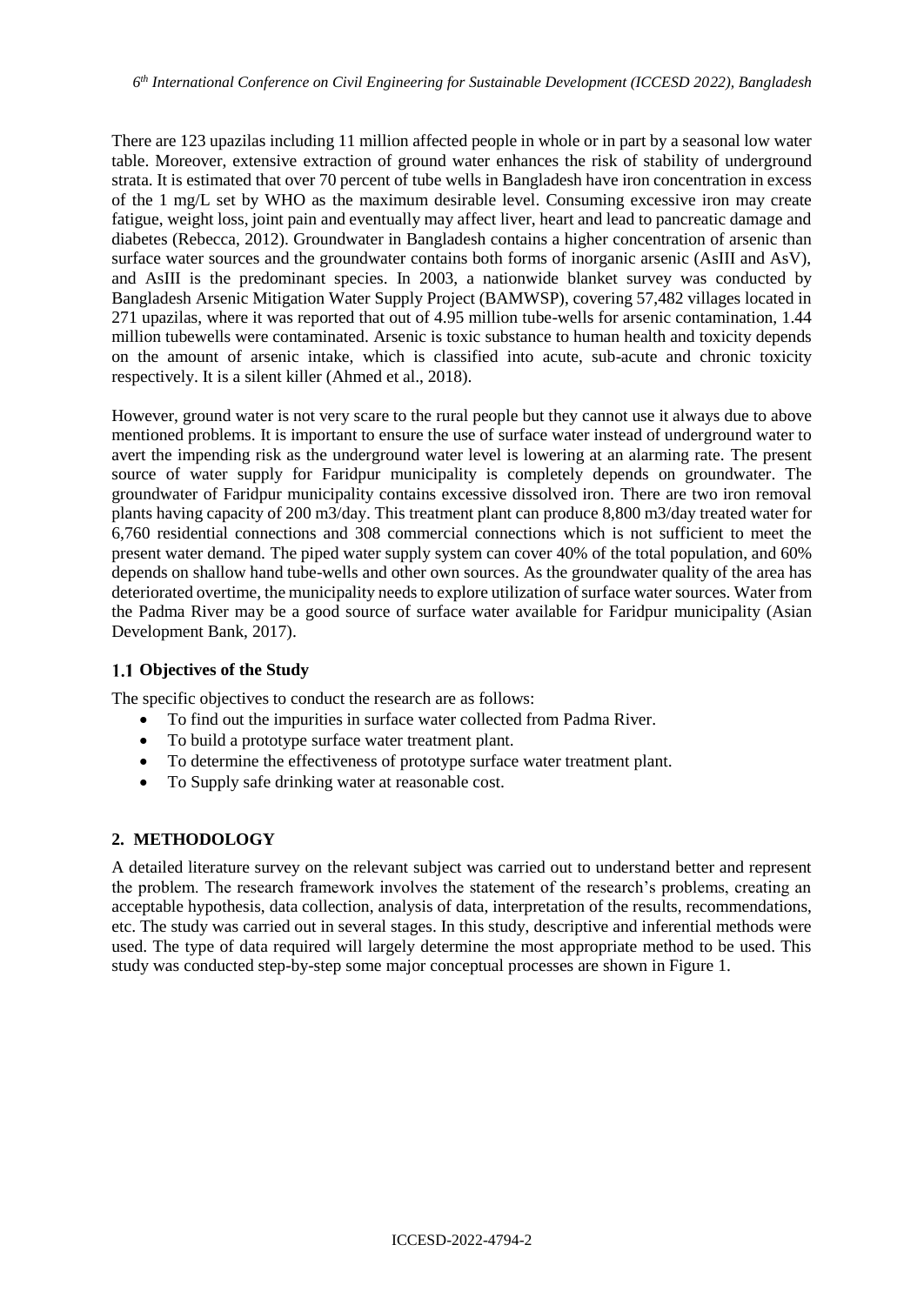*6 th International Conference on Civil Engineering for Sustainable Development (ICCESD 2022), Bangladesh*



**Figure 1:** Methodology Flow Chart

An efficient surface water treatment plant was developed, which includes preliminary treatment, primary treatment, secondary treatment by RSF and tertiary treatment by chlorination.

### **Sampling and analytical Methods**

The three surface water samples were collected from Padma River at dholar mor area (23°36'59"N, 89°52'10"E) at a depth of 10–15 cm with three 25-L plastic containers at a distance of about 10 meters from each other, which was sterilized and soaked overnight with distilled water to avoid any change in the characteristic of the water sample. Then the sample was placed in a box containing ice bags to reduce temperature and transported to the Environmental Laboratory of the Civil engineering department of Faridpur Engineering College for analysis of physicochemical parameters of the water sample. In situ analysis for pH, dissolved oxygen and TDS was taken by Hanna- HI98194 multiparameter water quality meter. Turbidity was measured with Turbidity Meter-Lutron TU-2016. Hardness and iron were measured using a professional-grade test kit. Chloride was measured using chloride test kit (Hanna-HI3815) by titration with mercuric nitrate. TSS was measured using a portable total suspended solids meter and manganese using a manganese test kit.

### **Plant Design and Components of Plant**

Firstly, the plant's frame structural design has been considered. For that purpose, some slotted angle was taken to build the frame of the plant. The frame's height, width, and length were 42 inches, 40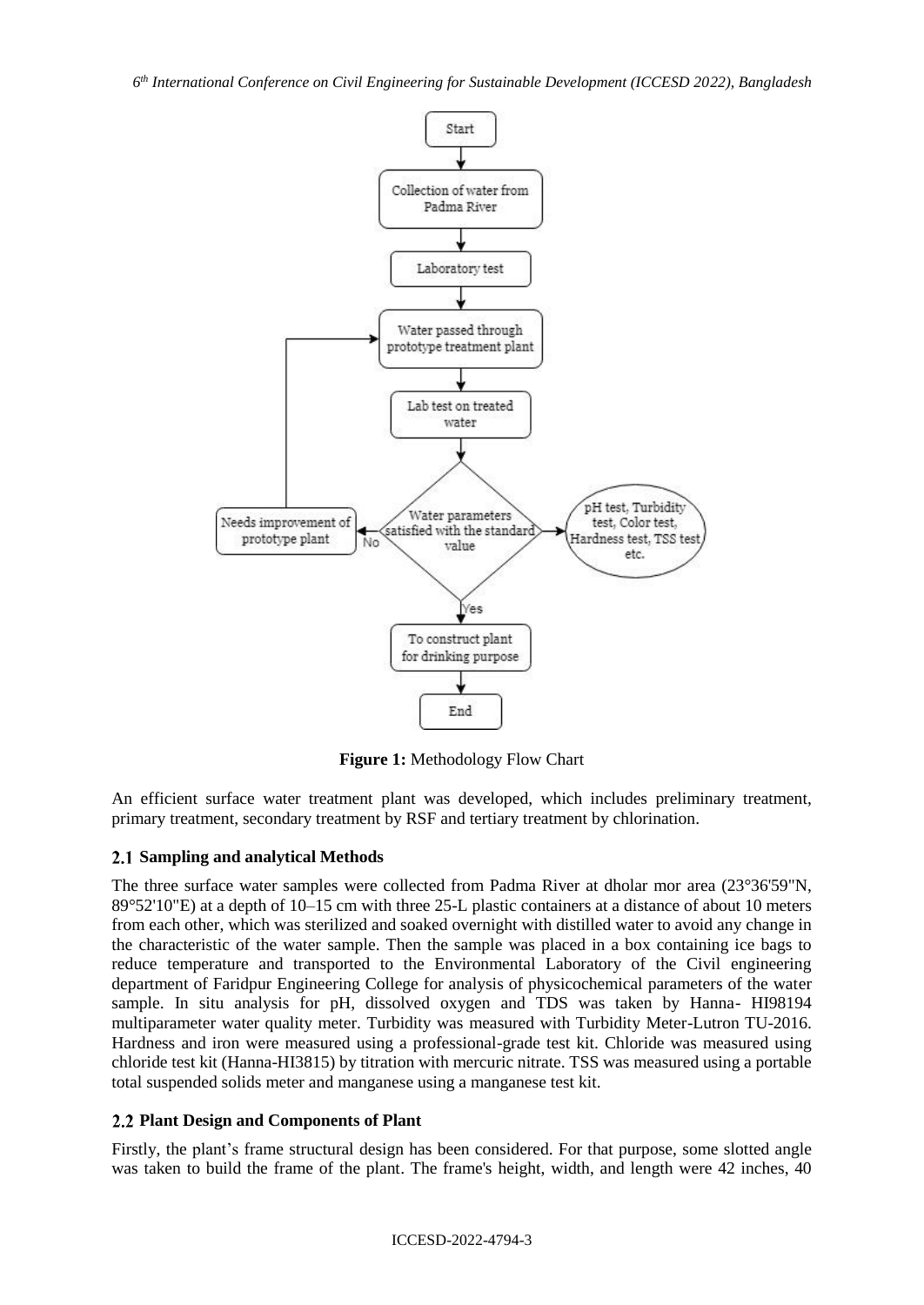inches, and 83 inches, respectively. The plant components were a raw water storage tank equipped with a screen, cascade aerator, rapid mix unit, sedimentation tank, Rapid sand filter, disinfection chamber and distribution chamber. These components were connected to each other by 1.5-inch dia water pipe. Wooden stair, test tubes, silicon paste as a sealant, alum, electric board, 6 meters water pipes (1.5-inch dia), 12-meter water pipes (0.5-inch dia), two water pumps (12v) and seven cylindrical tanks (8 litre water bottles) were used to construct the plant. The vital part of the plant was the cascade aerator and rapid sand filter. A cascade aerator was used because the process of cascade aeration is based mainly on gravity and the aeration of this type have more efficiency due high surface for contact with atmosphere. The water is pumped to the top of the aerator and cascades over a series of trays. Air is naturally inducted into the water floc to accomplish iron oxidation and some reduction in dissolved gasses. The rapid sand filter has six layers. The filter ingredients were coarse aggregate (stone chips), coarse sand, charcoal and filter paper.



**Figure 2:** (a) Stone chips;(b) Coarse sand;(c) Charcoal;(d) Filter paper;(e) Rapid sand filter

#### **Process Description**

Raw water was first stored in a cylindrical storage tank to settle heavier particles like sand and clay. A separation screen has been provided at the inlet of the storage tank to prevent large particles from passing through. After the pre-treatment stage, the water was allowed to enter into primary treatment, where a cascade aerator aerates it. Then the water is subjected to a coagulation process in a rapid mix unit where alum was used as a coagulant. After that, the water was allowed to pass through the sedimentation process, which is basically in a settling tank and settling was allowed to occur. Suspended material may be particles, such as clay or silts, initially present in the source water. A layer of accumulated solids, called sludge, forms at the bottom of the tank, stored in a sludge storage tank. Then the water passed through the rapid sand filter to remove turbidity and color. After that, the water needs to be disinfected, or else it cannot be drunk. Chlorination was used for disinfection. The Prototype Plant can supply 72 liters/day. The percentage of chlorine in bleaching powder ranges from 20-35%. To disinfect water, the required value of chlorine per liter of water is 1 milligram. For regular domestic use, residual chlorine levels at the point where the consumer collects water should be between 0.2 and 0.5 mg/l (WHO, 1996). Bleaching powder was used at the rate of 5 milligrams per litre for disinfecting the water. Then the water was ready for drinking purposes and stored in a distribution chamber.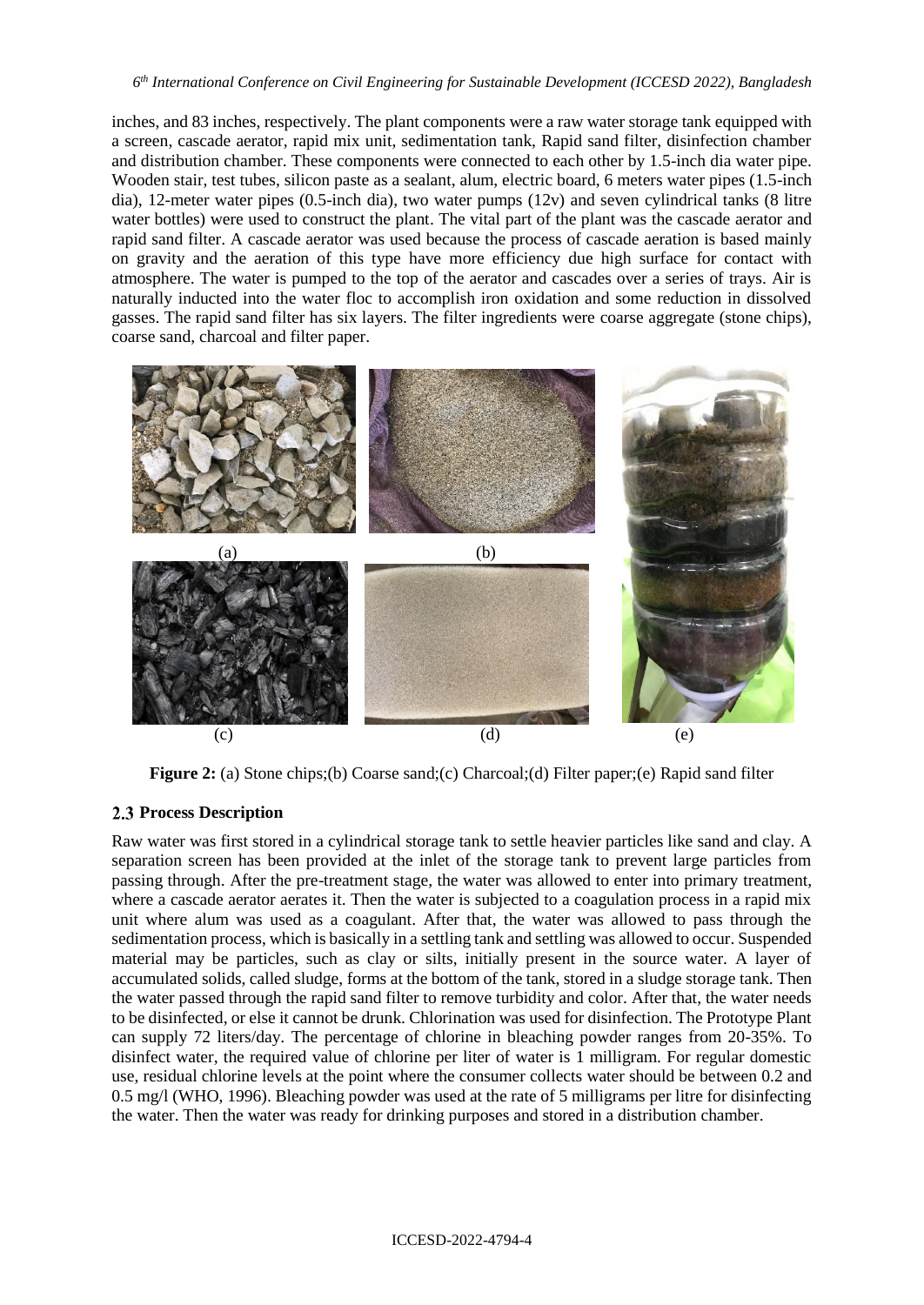![](_page_4_Picture_1.jpeg)

**Figure 3:** Prototype plant lay-out

### **Economic Analysis**

Economic consideration is the major factor of any plant design. Here we considered only cost of the whole plant and off-course the maintenance cost of the plant.

### **2.4.1 Prototype Plant Design Cost**

As for our design consideration, there used seven water bottles as cylindrical tanks, two water taps and other instruments.

| <b>Item</b>                    | Cost (tk) |  |
|--------------------------------|-----------|--|
| 7 Cylindrical tank @50 tk each | 350       |  |
| 2 Water tap @150 tk each       | 300       |  |
| Piping                         | 150       |  |
| Wooden stair                   | 700       |  |
| Decoration cost                | 120       |  |
| Total cost of prototype plant  | 1670      |  |

## **Table 1:** Prototype plant design cost

Therefore,

total cost of the prototype plant was 1670 taka.

### **2.4.2 Maintenance Cost**

The plant have one 12V 1Amp water pump and one 12V 1Amp motor, so total power consumption,

ICCESD-2022-4794-5

 $E = pt = VIt$  (1)  $= 12 \times 1 \times 24$  Wh  $= 0.288$  KWh/day  $= 2 \times 0.288$  KWh/day (1 pump and 1 motor) One unit retail tariff rate in Bangladesh was 5.72 tk (Bpdb, 2020).  $= 0.576 \times 5.72$  tk/day (1KWh =1 Unit)  $= 3.29$  tk/day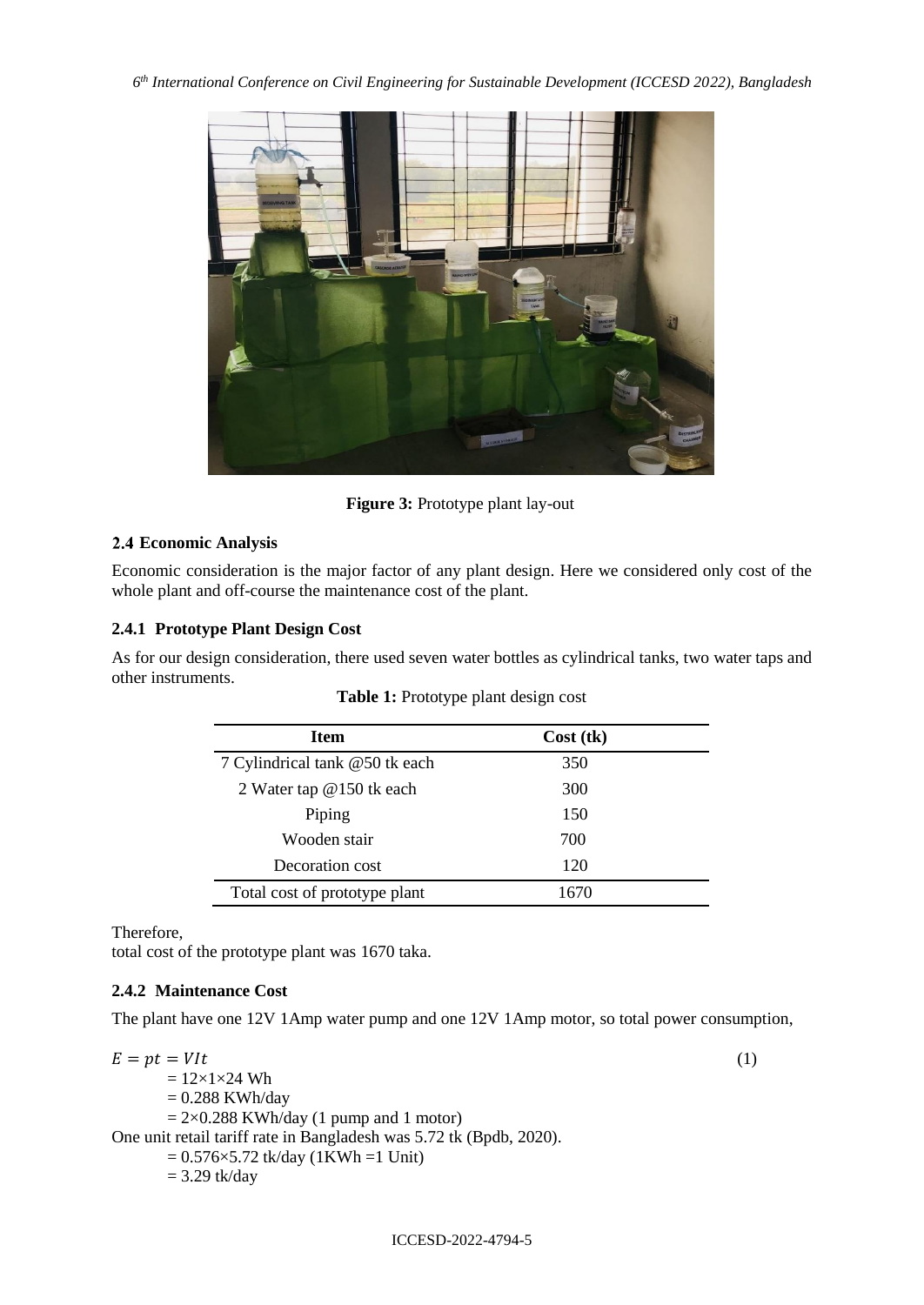Bleaching Powder required =  $72 \times 5$  mg = 360 mg/day The required value of alum per litre is 20 mg. So, Alum required  $= 20$  mg $\times$ 72 = 1440 mg/day Cost for Alum and Bleaching powder  $= 1$  tk/day (Approximately) Total maintenance cost  $= 4.29$  tk/day

The plant can produce 72 litres/day. Therefore, the production cost per 17 litres of drinking water was only one taka.

### **2.4.3 Plant Design Cost**

As per our design consideration, the plant required seven cylindrical tanks (200m<sup>3</sup>), one rapid sand filter with a backwashing system and one chlorine dioxide generator. The cost of these instruments was considered according to Alibaba.com, which is the leading platform for global trade.

| <b>Item</b>                         | Cost (tk)   |  |  |
|-------------------------------------|-------------|--|--|
| 7 Cylindrical tank @17,00,000 tk    | 1,19,00,000 |  |  |
| each                                |             |  |  |
| 1 Rapid sand filter with            | 85,00,000   |  |  |
| backwashing system                  |             |  |  |
| 1 Chlorine dioxide generator        | 4,00,000    |  |  |
| Piping cost $@10-15\%$ of tank      | 11,90,000   |  |  |
| Instrumentation cost $@$ 5% of tank | 5,95,000    |  |  |
| cost                                |             |  |  |
| Labor and supervisory cost @20%     | 23,80,000   |  |  |
| of tank cost                        |             |  |  |
| Miscellaneous @5% of tank cost      | 5,95,000    |  |  |
| Total plant design cost             | 2,55,60,000 |  |  |

**Table 2:** Plant design cost

### **3. RESULTS AND DISCUSSION**

Through our research methodology, we got the laboratory test results of physicochemical parameters before and after treatment by our innovated prototype water treatment plant. In this research, laboratory analysis for three samples were carried out to study the effectiveness of the prototype treatment plant. The water samples quality parameters (such as chloride, hardness, manganese, iron, odor, color, pH, TDS, TSS, turbidity, dissolved oxygen) before and after water treatment are presented in Table 3.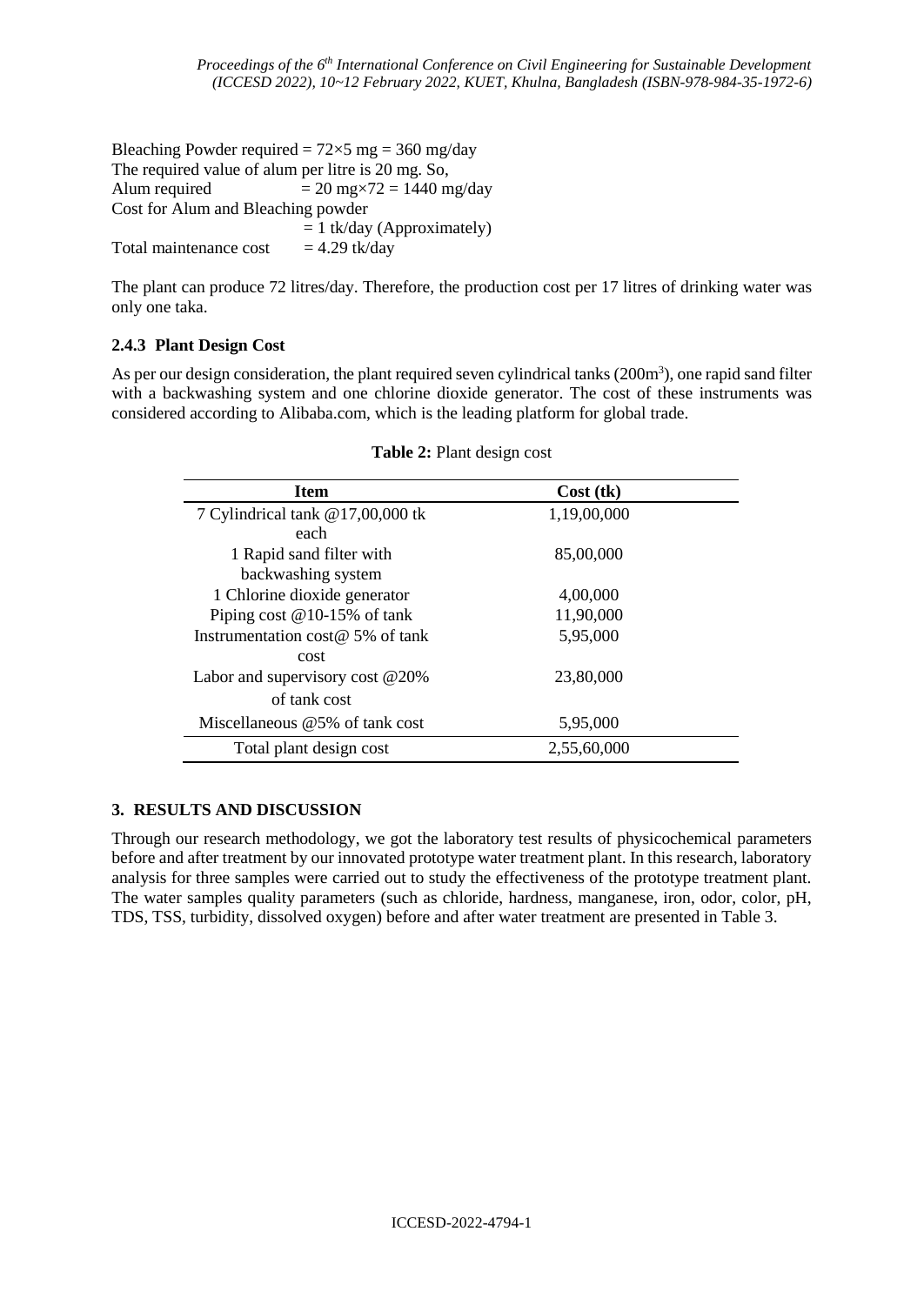| SL<br>N <sub>0</sub> | Water<br>Quality<br><b>Parameters</b> | Unit       | <b>Bangladesh</b><br><b>Drinking Water</b><br><b>Quality Standards</b> | <b>WHO Drinking</b><br><b>Water Quality</b><br><b>Standrads</b> | <b>Before</b><br><b>Treatment</b><br>(Avg.) | <b>After</b><br><b>Treatment</b><br>(Avg.) |
|----------------------|---------------------------------------|------------|------------------------------------------------------------------------|-----------------------------------------------------------------|---------------------------------------------|--------------------------------------------|
| $\mathbf{1}$         | Chloride                              | mg/1       | 150-600                                                                | 250                                                             | 25.5                                        | 8.6                                        |
| $\overline{2}$       | Hardness                              | mg/1       | 200-500                                                                | 500                                                             | 175.2                                       | 24.2                                       |
| 3                    | Manganese<br>(Mn)                     | mg/1       | 0.1                                                                    | 0.1                                                             | <b>NIL</b>                                  | NIL                                        |
| $\overline{4}$       | Iron $(Fe)$                           | mg/1       | $0.3 - 1$                                                              | 0.3                                                             | 0.55                                        | 0.11                                       |
| 5                    | Odor                                  |            | <b>NIL</b>                                                             | NIL                                                             | <b>NIL</b>                                  | <b>NIL</b>                                 |
| 6                    | Color                                 |            | <b>NIL</b>                                                             | NIL                                                             | Sandy-Brown                                 | NIL                                        |
| 7                    | pH                                    |            | $6.5 - 8.5$                                                            | $6.5 - 8.5$                                                     | 7.49                                        | 7.25                                       |
| 8                    | BOD <sub>5</sub>                      | mg/1       | 0.20                                                                   | 0.16                                                            | 7.83                                        | 0.14                                       |
| 9                    | <b>Total Dissolved</b><br>Solid(TDS)  | mg/1       | 1000                                                                   | 600-1000                                                        | 470.63                                      | 98.8                                       |
| 10                   | Total<br>Suspended<br>Solid(TSS)      | mg/1       | 10                                                                     | No guideline                                                    | 327.35                                      | 7.22                                       |
| 11                   | Turbidity                             | <b>NTU</b> | 10                                                                     | 5                                                               | 201                                         | 1.20                                       |
| 12                   | Dissolved<br>Oxygen                   | mg/1       | 6                                                                      | No guideline                                                    | 6.52                                        | 9.64                                       |

**Table 3:** Average value for physicochemical parameters of raw and treated water samples

Higher turbidity and bacterial concentration present in river and pond water which is generally unsafe for rural community health. Prior to the water treatment, the average chloride of raw water was 25.5 mg/L. The chloride concentration was reduced from 25.5 mg/l to 8.6 mg/l by filtration, which was satisfactory. The average iron contamination of raw water was found in the range of 0.55 mg/l and after filtration, the iron concentration was far below the WHO and BD standards. In the filtered water, the average TDS value was found to be 98.8 mg/l. The maximum TSS value was relatively high (327.35 mg/l) before treatment and reduced to a range of 7.22 mg/l, which was low and within the permissible limit. There was a significant reduction in TSS level from 327.35 to 7.22 mg/l. The reduction of turbidity was very satisfactory and efficient. Removal of alkalinity of water also a major advantage. The pH value dropped to 7.25 from 7.49. There was a bad smell of water before the treatment

![](_page_6_Picture_4.jpeg)

**Figure 4:** (a) Raw water; (b) Treated water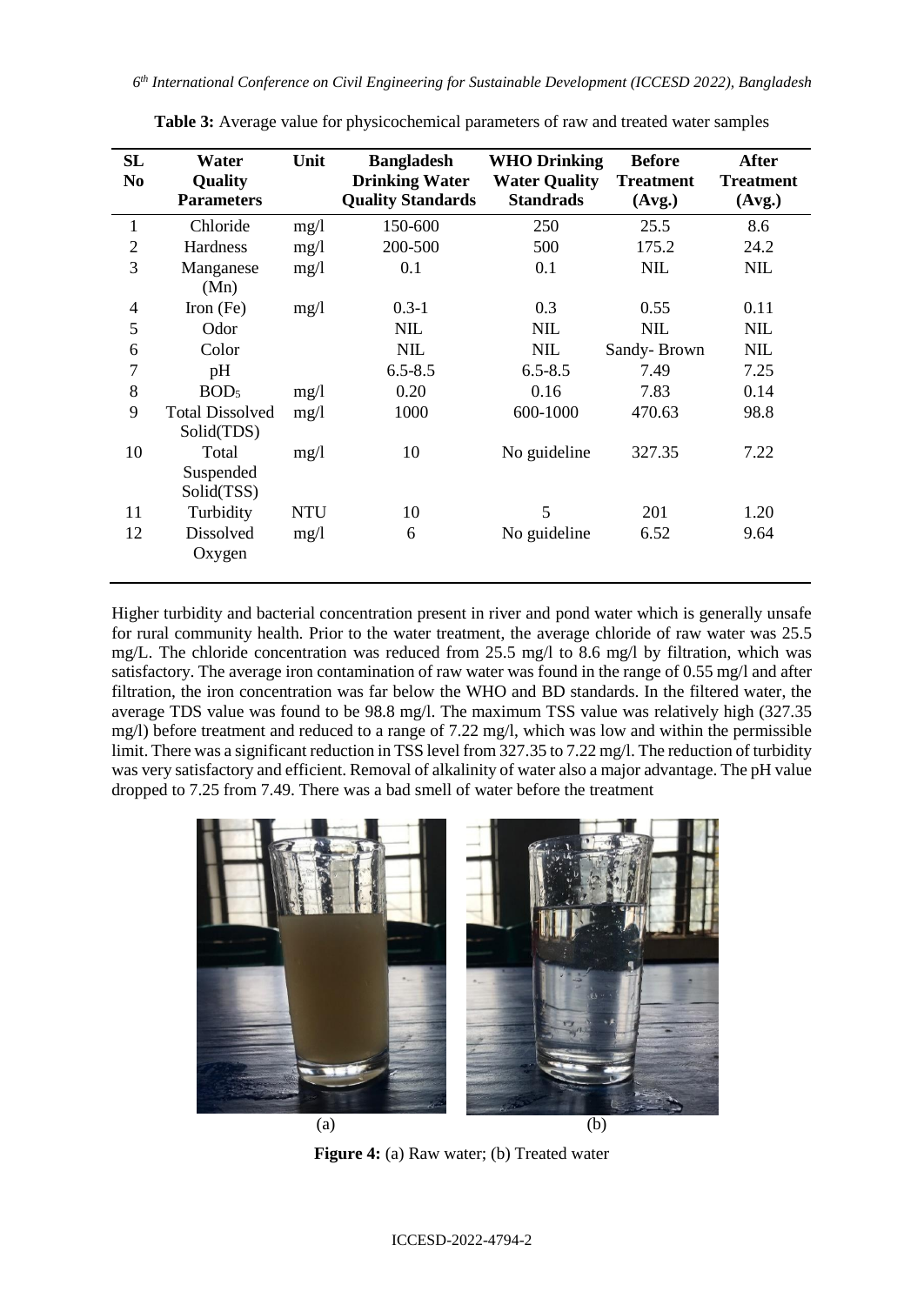which went away after the treatment. The color of the water also changed from sandy brown to colorless during the filtration process. The turbidity of water was entirely removed after the treatment process was completed and completely disinfected water was found. From the data in the Table 4 it can be said that this method can be used in surface water treatment plant. The plant's design was done in such a way so that it can do purification with low maintenance cost. From the economic evaluation, the cost of producing 17 litres of purified water was only one tk, which seems to be very economical though the installation cost was found to be two crore fifty five lakh sixty thousand taka which seems to be high.

### **4. CONCLUSION AND RECOMENDATIONS**

Although the initial installation cost was high, the maintenance cost was very economical and can be used. According to BD standard value, proper disinfection has been achieved in post-treatment. Therefore, from the above fact, the whole treatment seems to be economical and highly efficient for water treatment containing high organic and inorganic components and gives nearly complete disinfection, which can be used for surface water treatment plant.

The following recommendations can be used for future study by reviewing the results and experience of the research work presented in this research.

- This study is targeted to fulfill the water demand of Faridpur municipality. It is only a small set up for a surface water treatment plant. A broad study can be done for further development of the plant.
- Proper storage of surface water is an essential part of the surface water treatment system. The design of a sustainable surface water treatment plant should be well studied, and the possibility of improvement of the design can be evaluated.

For day-to-day domestic work and drinking water purification, utilizing a vast amount of surface water can reduce the pressure on groundwater. Surface water utilization should be practiced in different regions of Bangladesh, where groundwater is treated as a primary water source.

#### **ACKNOWLEDGMENTS**

The author would like to express sincere gratitude to Faridpur Engineering College for providing laboratory facilities for conducting this study.

### **REFERENCES**

Aziz, M.A (1975), Water Supply Engineering (2nd ed.), Hafiz Book Centre, Dhaka.

- Zahid Husain Khan, "Study on Water Supply System at Rangamati Municipal Area, Chittagong Hill Tracts." *World Journal of Environmental Engineering*, vol. 3, no. 1 (2015): 15-22. doi: 10.12691/wjee-3-1-3.
- Bangladesh. (2021). Retrieved from<https://water.org/our-impact/where-we-work/bangladesh>
- Gibson, U. & Singer, R. (1969). *Small Wells Manual.* Department of State Agency for International Development - Washington, D.C.<https://www.ircwash.org/sites/default/files/212.5-69SM.pdf>
- Voanews. (2009, October 29). WHO: Waterborne Disease is World's Leading Killer. <https://www.voanews.com/a/a-13-2005-03-17-voa34-67381152/274768.html>
- Rebecca D. Merrill, Alain B. Labrique, Abu Ahmed Shamim, Kerry Schulze, Parul Christian, Robert K. Merrill, Keith P. West; Elevated and variable groundwater iron in rural northwestern Bangladesh. *J Water Health* 1 December 2010; 8 (4): 818–825. doi: <https://doi.org/10.2166/wh.2010.144>
- Ahmad, S. A., Khan, M. H., & Haque, M. (2018). Arsenic contamination in groundwater in Bangladesh: implications and challenges for healthcare policy. *Risk management and healthcare policy, 11*, 251– 261.<https://doi.org/10.2147/RMHP.S153188>